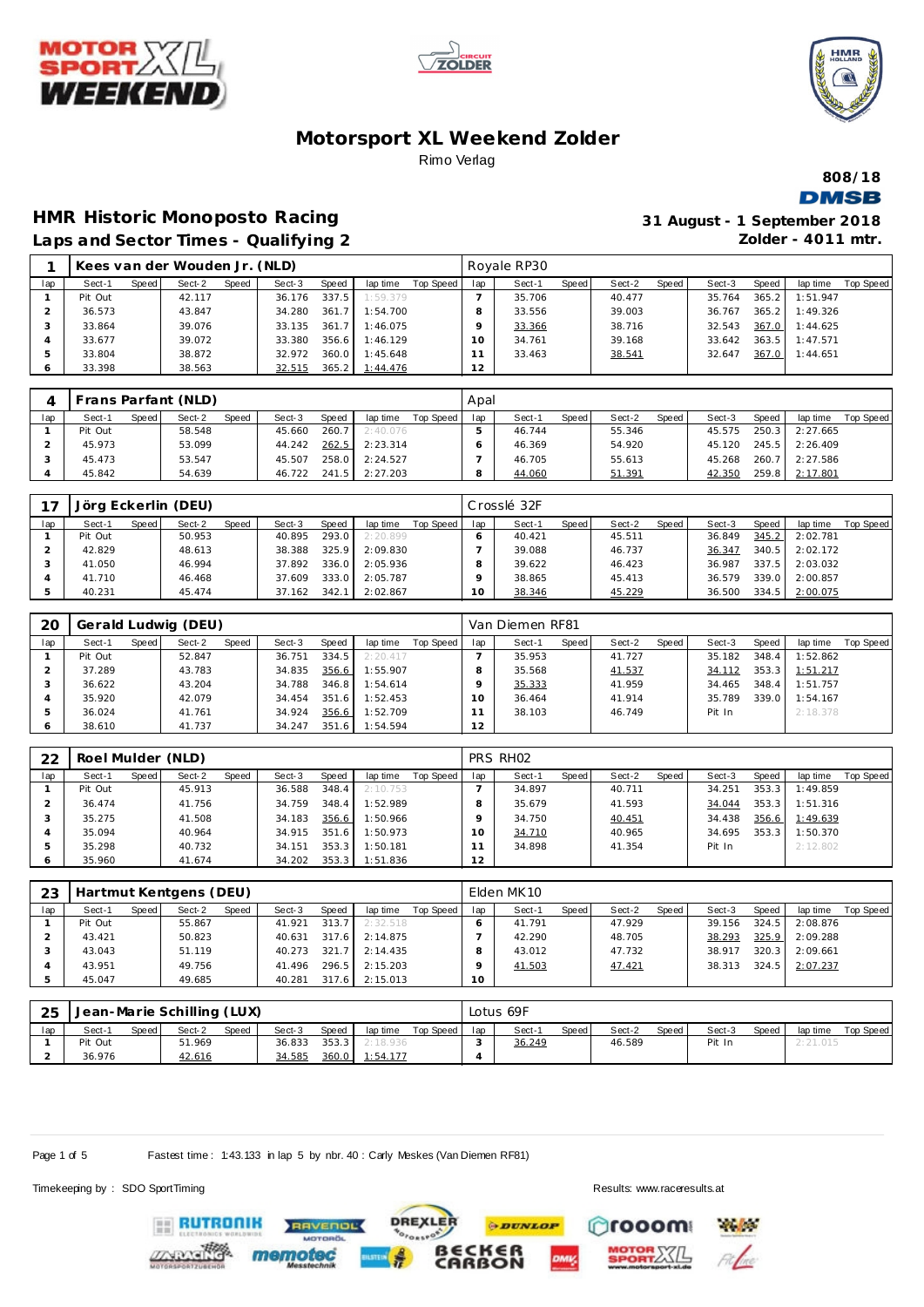





**808/18 DMSB** 

# **HMR Historic Monoposto Racing**

| 31 August - 1 September 2018 |                      |  |  |
|------------------------------|----------------------|--|--|
|                              | Zolder - $4011$ mtr. |  |  |

|  |  | Laps and Sector Times - Qualifying 2 |  |
|--|--|--------------------------------------|--|
|  |  |                                      |  |

| 27  |         |       | Ed Waalewijn (NLD) |       |        |       |          |           |     | Van Diemen RF79 |       |        |       |        |       |          |                  |
|-----|---------|-------|--------------------|-------|--------|-------|----------|-----------|-----|-----------------|-------|--------|-------|--------|-------|----------|------------------|
| lap | Sect-1  | Speed | Sect-2             | Speed | Sect-3 | Speed | lap time | Top Speed | lap | Sect-1          | Speed | Sect-2 | Speed | Sect-3 | Speed | lap time | <b>Top Speed</b> |
|     | Pit Out |       | 46.558             |       | 36.070 | 342.1 | 2:12.340 |           |     | 34.417          |       | 40.327 |       | 34.162 | 356.6 | 1:48.906 |                  |
|     | 35.506  |       | 42.591             |       | 34.774 | 346.8 | 1:52.871 |           | 8   | 35.241          |       | 40.881 |       | 34.204 | 350.0 | 1:50.326 |                  |
|     | 35.710  |       | 41.592             |       | 34.231 | 348.4 | 1:51.533 |           | o   | 34.638          |       | 40.479 |       | 33.967 | 353.3 | 1:49.084 |                  |
|     | 34.925  |       | 41.514             |       | 38.144 | 343.6 | 1:54.583 |           | 0   | 34.616          |       | 40.407 |       | 34.029 | 351.6 | 1:49.052 |                  |
|     | 34.855  |       | 41.183             |       | 34.517 | 348.4 | 1:50.555 |           |     | 34.484          |       | 49.601 |       | Pit In |       | 2:21.761 |                  |
|     | 34.619  |       | 40.434             |       | 34.427 | 353.3 | 1:49.480 |           | 12  |                 |       |        |       |        |       |          |                  |

| 30  | Detlef März (DEU) |         |        |              |        |       |          |           |     | PRS RHO <sub>2</sub> |       |        |       |        |       |          |           |
|-----|-------------------|---------|--------|--------------|--------|-------|----------|-----------|-----|----------------------|-------|--------|-------|--------|-------|----------|-----------|
| lap | Sect-1            | Speed I | Sect-2 | <b>Speed</b> | Sect-3 | Speed | lap time | Top Speed | lap | Sect-1               | Speed | Sect-2 | Speed | Sect-3 | Speed | lap time | Top Speed |
|     | Pit Out           |         | 50.045 |              | 39.136 | 320.3 | 2:20.180 |           |     | 37.784               |       | 43.326 |       | 36.515 | 323.1 | 1:57.625 |           |
|     | 38.931            |         | 45.466 |              | 36.684 | 325.9 | 2:01.081 |           |     | 38.859               |       | 44.208 |       | 37.566 | 325.9 | 2:00.633 |           |
|     | 37.864            |         | 43.792 |              | 36.897 | 331.6 | 1:58.553 |           |     | 39.386               |       | 45.569 |       | Pit In |       | 2:27.989 |           |
|     | 39.252            |         | 43.566 |              | 36.340 | 327.3 | 1:59.158 |           |     |                      |       |        |       |        |       |          |           |

| 31  | Leo Beckers (BEL) |       |        |       |        |       |          |           |     | l Royale RP26 |       |        |       |        |       |          |           |
|-----|-------------------|-------|--------|-------|--------|-------|----------|-----------|-----|---------------|-------|--------|-------|--------|-------|----------|-----------|
| lap | Sect-1            | Speed | Sect-2 | Speed | Sect-3 | Speed | lap time | Top Speed | lap | Sect-1        | Speed | Sect-2 | Speed | Sect-3 | Speed | lap time | Top Speed |
|     | Pit Out           |       | 45.789 |       | 38.216 | 340.5 | 2:11.521 |           |     | 35.111        |       | 41.066 |       | 34.637 | 342.1 | 1:50.814 |           |
|     | 36.134            |       | 42.148 |       | 35.049 | 339.0 | 1:53.331 |           |     | 35.076        |       | 40.685 |       | 34.500 | 345.2 | 1:50.261 |           |
|     | 35.443            |       | 41.249 |       | 34.657 | 340.5 | 1:51.349 |           |     | 35.076        |       | 40.760 |       | 35.082 | 337.5 | 1:50.918 |           |
|     | 35.708            |       | 40.819 |       | 34.713 | 339.0 | 1:51.240 |           |     | 35.339        |       | 40.921 |       | 34.471 | 342.1 | 1:50.731 |           |
|     | 35.222            |       | 41.918 |       | 41.164 | 248.7 | 1:58.304 |           |     | 35.281        |       | 41.014 |       | Pit In |       | 2:11.578 |           |
|     | 41.699            |       | 41.550 |       | 35.144 | 348.4 | 1:58.393 |           | 12  |               |       |        |       |        |       |          |           |

| 32  |         |       | Nigel Adams (GBR) |       |        |              |          |           | Lotus 61 |          |       |        |       |        |       |          |           |
|-----|---------|-------|-------------------|-------|--------|--------------|----------|-----------|----------|----------|-------|--------|-------|--------|-------|----------|-----------|
| lap | Sect-1  | Speed | Sect-2            | Speed | Sect-3 | <b>Speed</b> | lap time | Top Speed | lap      | Sect-1   | Speed | Sect-2 | Speed | Sect-3 | Speed | lap time | Top Speed |
|     | Pit Out |       | 51.701            |       | 38.290 | 331.6        | 2:19.910 |           |          | 1:03.098 |       | 44.176 |       | 36.143 | 346.8 | 2:23.417 |           |
|     | 38.302  |       | 43.580            |       | 36.240 | 334.5        | 1:58.122 |           |          | 36.922   |       | 45.202 |       | 35.868 | 342.7 | 1:57.992 |           |
|     | 37.278  |       | 43.324            |       | 36.227 | 348.4        | 1:56.829 |           |          | 39.330   |       | 43.881 |       | 35.655 | 351.6 | 1:58.866 |           |
|     | 37.778  |       | 42.895            |       | 35.362 | 342.1        | 1:56.035 |           |          | 38.651   |       | 43.299 |       | 35.997 | 342.7 | 1:57.947 |           |
|     | 36.782  |       | 42.447            |       | 34.872 | 342.1        | 1:54.101 |           | ◡        | 36.580   |       | 50.330 |       | Pit In |       | 2:27.770 |           |

| 35  |         |       | Michael Rasper (DEU) |       |        |       |          |           |     | Merlyn MK11A |       |        |       |        |       |          |           |
|-----|---------|-------|----------------------|-------|--------|-------|----------|-----------|-----|--------------|-------|--------|-------|--------|-------|----------|-----------|
| lap | Sect-1  | Speed | Sect-2               | Speed | Sect-3 | Speed | lap time | Top Speed | lap | Sect-1       | Speed | Sect-2 | Speed | Sect-3 | Speed | lap time | Top Speed |
|     | Pit Out |       | 47.566               |       | 36.403 | 346.8 | 2:10.199 |           |     | 35.604       |       | 41.050 |       | 34.389 | 354.9 | 1:51.043 |           |
|     | 36.112  |       | 41.942               |       | 38.344 | 353.3 | 1:56.398 |           |     | 35.327       |       | 41.876 |       | 34.555 | 348.4 | 1:51.758 |           |
|     | 52.103  |       | 42.228               |       | 38.673 | 351.6 | 2:13.004 |           |     | 35.435       |       | 40.581 |       | 35.174 | 354.9 | 1:51.190 |           |
|     | 35.738  |       | 41.444               |       | 37.835 | 354.9 | 1:55.017 |           |     | 35.040       |       | 40.835 |       | 34.520 | 356.6 | 1:50.395 |           |
|     | 35.437  |       | 43.104               |       | 34.556 | 353.3 | 1:53.097 |           | Ω   | 34.971       |       | 40.748 |       | 34.953 | 320.3 | 1:50.672 |           |

| 37  |         |       | Cédric Baeten (BEL) |       |        |       |          |           |                 | Royale RP24 |       |        |       |        |       |          |           |
|-----|---------|-------|---------------------|-------|--------|-------|----------|-----------|-----------------|-------------|-------|--------|-------|--------|-------|----------|-----------|
| lap | Sect-1  | Speed | Sect-2              | Speed | Sect-3 | Speed | lap time | Top Speed | lap             | Sect-1      | Speed | Sect-2 | Speed | Sect-3 | Speed | lap time | Top Speed |
|     | Pit Out |       | 45.276              |       | 36.323 | 337.5 | 2:02.737 |           |                 | 35.040      |       | 40.113 |       | 34.057 | 346.8 | 1:49.210 |           |
|     | 36.573  |       | 45.270              |       | 35.595 | 339.0 | 1:57.438 |           |                 | 34.737      |       | 40.064 |       | 34.369 | 351.6 | 1:49.170 |           |
|     | 35.829  |       | 42.942              |       | Pit In |       | 2:04.643 |           |                 | 34.630      |       | 41.474 |       | 34.556 | 346.8 | 1:50.660 |           |
|     | Pit Out |       | 40.319              |       | 34.301 | 351.6 | 2:47.158 |           |                 | 34.584      |       | 39.936 |       | 34.089 | 340.5 | 1:48.609 |           |
|     | 34.610  |       | 40.087              |       | 34.215 | 348.4 | 1:48.912 |           | 10 <sup>°</sup> | 34.347      |       | 40.063 |       | 34.782 | 317.6 | 1:49.192 |           |

| 40  |         |       | Carly Meskes (NLD) |       |        |       |          |           |     | Van Diemen RF81 |       |        |       |        |       |          |           |
|-----|---------|-------|--------------------|-------|--------|-------|----------|-----------|-----|-----------------|-------|--------|-------|--------|-------|----------|-----------|
| lap | Sect-1  | Speed | Sect-2             | Speed | Sect-3 | Speed | lap time | Top Speed | lap | Sect-1          | Speed | Sect-2 | Speed | Sect-3 | Speed | lap time | Top Speed |
|     | Pit Out |       | 44.695             |       | 35.388 | 374.3 | 2:03.143 |           |     | 32.683          |       | 38.419 |       | 32.113 | 383.8 | 1:43.215 |           |
|     | 44.168  |       | 46.214             |       | 39.985 | 379.9 | 2:10.367 |           |     | 34.667          |       | 47.830 |       | Pit In |       | 2:09.562 |           |
|     | 33.119  |       | 38.666             |       | 32.384 | 381.8 | 1:44.169 |           |     | Pit Out         |       | 42.852 |       | 35.142 | 378.0 | 3:36.973 |           |
|     | 32.845  |       | 39.397             |       | 33.639 | 374.3 | 1:45.881 |           |     | 33.028          |       | 38.409 |       | 32.094 | 378.0 | 1:43.531 |           |
|     | 32.805  |       | 38.326             |       | 32.002 | 383.8 | 1:43.133 |           | 10  | 32.819          |       | 38.478 |       | 32.293 | 378.0 | 1:43.590 |           |

**PDUNLOP** 

**DREXLER** 

 $\cdot$   $\circ$ <sup>\*</sup>

**BECKER**<br>CARBON

Page 2 of 5 Fastest time : 1:43.133 in lap 5 by nbr. 40 : Carly Meskes (Van Diemen RF81)

RAVENOL

Timekeeping by : SDO SportTiming Results:<www.raceresults.at>

rooom

**Physical** 

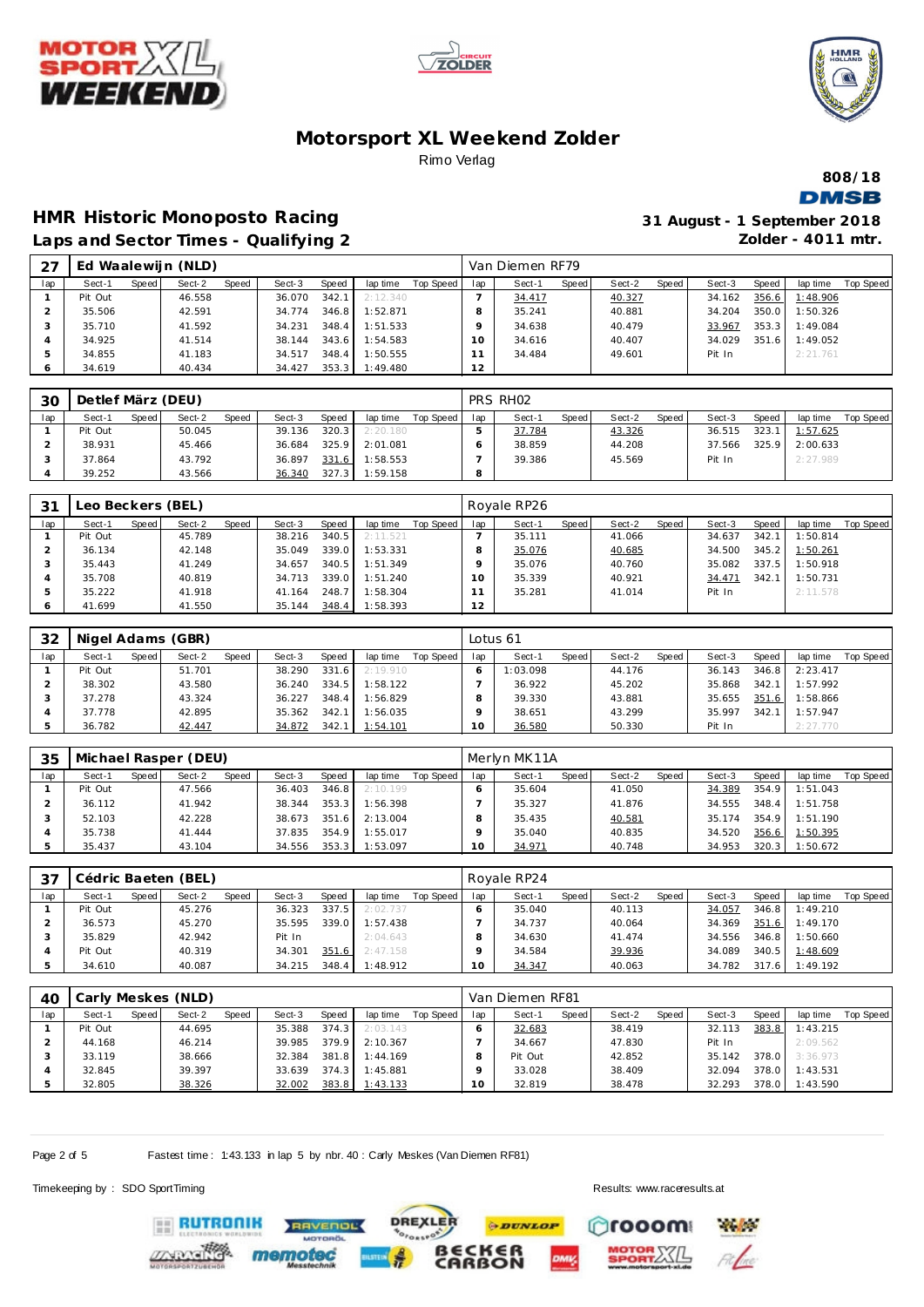





**808/18 DMSB** 

#### **HMR Historic Monoposto Racing Laps and Sector Times - Qualifying 2**

| 31 August - 1 September 2018 |                      |  |  |
|------------------------------|----------------------|--|--|
|                              | Zolder - $4011$ mtr. |  |  |

|     | $\frac{1}{2}$ and $\frac{1}{2}$ and $\frac{1}{2}$ and $\frac{1}{2}$ and $\frac{1}{2}$ and $\frac{1}{2}$ |       |        |       |        |       |                |           |     |             |       |        |       |        |       |          |                  |
|-----|---------------------------------------------------------------------------------------------------------|-------|--------|-------|--------|-------|----------------|-----------|-----|-------------|-------|--------|-------|--------|-------|----------|------------------|
| 41  | Alan Gape (GBR)                                                                                         |       |        |       |        |       |                |           |     | Royale RP27 |       |        |       |        |       |          |                  |
| lap | Sect-1                                                                                                  | Speed | Sect-2 | Speed | Sect-3 | Speed | lap time       | Top Speed | lap | Sect-1      | Speed | Sect-2 | Speed | Sect-3 | Speed | lap time | <b>Top Speed</b> |
|     | Pit Out                                                                                                 |       | 47.663 |       | 36.694 | 346.8 | 2:14.064       |           |     | 34.730      |       | 41.794 |       | 34.223 | 356.6 | 1:50.747 |                  |
|     | 37.254                                                                                                  |       | 44.346 |       | 34.823 | 339.0 | 1:56.423       |           | 8   | 34.666      |       | 41.649 |       | 34.228 | 350.0 | 1:50.543 |                  |
|     | 36.340                                                                                                  |       | 42.380 |       | 34.623 | 346.8 | 1:53.343       |           | Q   | 34.427      |       | 41.244 |       | 34.309 | 345.2 | 1:49.980 |                  |
| 4   | 35.279                                                                                                  |       | 41.555 |       | 34.131 | 348.4 | 1:50.965       |           | 10  | 35.252      |       | 41.280 |       | 34.635 | 343.6 | 1:51.167 |                  |
| 5.  | 35.446                                                                                                  |       | 41.573 |       | 34.313 | 350.0 | 1:51.332       |           |     | 34.803      |       | 40.491 |       | 34.593 | 348.4 | 1:49.887 |                  |
| 6.  | 34.902                                                                                                  |       | 42.307 |       | 34.615 |       | 345.2 1:51.824 |           | 12  |             |       |        |       |        |       |          |                  |

| 43  | Jan Langdon (GBR) |       |        |       |        |       |          |           |     | Revnard SF78 |       |        |       |        |       |                |           |
|-----|-------------------|-------|--------|-------|--------|-------|----------|-----------|-----|--------------|-------|--------|-------|--------|-------|----------------|-----------|
| lap | Sect-1            | Speed | Sect-2 | Speed | Sect-3 | Speed | lap time | Top Speed | lap | Sect-1       | Speed | Sect-2 | Speed | Sect-3 | Speed | lap time       | Top Speed |
|     | Pit Out           |       | 44.451 |       | 34.926 | 370.6 | 2:02.099 |           |     | 35.448       |       | 40.418 |       | 35.524 |       | 361.7 1:51.390 |           |
|     | 36.819            |       | 43.284 |       | 34.600 | 367.0 | 1:54.703 |           |     | 34.371       |       | 40.439 |       | 43.527 | 114.0 | 1:58.337       |           |
|     | 34.500            |       | 40.934 |       | 34.615 | 358.3 | 1:50.049 |           |     |              |       |        |       |        |       |                |           |

| 48  |         |         | Hans Meskes (NLD) |       |        |                       |          |           |     | Van Diemen RF78 |       |        |       |        |       |          |           |
|-----|---------|---------|-------------------|-------|--------|-----------------------|----------|-----------|-----|-----------------|-------|--------|-------|--------|-------|----------|-----------|
| lap | Sect-1  | Speed I | Sect-2            | Speed | Sect-3 | Speed                 | lap time | Top Speed | lap | Sect-1          | Speed | Sect-2 | Speed | Sect-3 | Speed | lap time | Top Speed |
|     | Pit Out |         | 44.865            |       | 35.699 | 346.8                 | 2:03.383 |           |     | 33.956          |       | 39.949 |       | 32.958 | 353.3 | 1:46.863 |           |
|     | 37.099  |         | 41.292            |       | 33.475 | 360.0                 | 1:51.866 |           |     | 33.964          |       | 40.194 |       | 33.896 | 361.7 | 1:48.054 |           |
|     | 34.264  |         | 39.506            |       | 45.541 | 291.9                 | 1:59.311 |           |     | 34.440          |       | 41.203 |       | 34.877 | 363.5 | 1:50.520 |           |
|     | 38.132  |         | 41.033            |       | 34.176 | 361<br>$\overline{7}$ | 1:53.341 |           |     | 43.372          |       | 40.751 |       | 34.324 | 360.0 | 1:58.447 |           |
|     | 34.339  |         | 40.488            |       | 33.564 | 353.3                 | 1:48.391 |           |     | 34.132          |       | 39.464 |       | 33.175 | 361.7 | 1:46.771 |           |
|     | 34.102  |         | 39.659            |       | 33.148 | 354.9                 | 1:46.909 |           | 12  |                 |       |        |       |        |       |          |           |

| 50  |        |         | Stephen Collyer (GBR) |       |        |       |          |           |     | Crosslé 33F |       |        |       |        |       |          |           |
|-----|--------|---------|-----------------------|-------|--------|-------|----------|-----------|-----|-------------|-------|--------|-------|--------|-------|----------|-----------|
| lap | Sect-1 | Speed I | Sect-2                | Speed | Sect-3 | Speed | lap time | Top Speed | lap | Sect-1      | Speed | Sect-2 | Speed | Sect-3 | Speed | lap time | Top Speed |
|     |        |         |                       |       |        |       | 2:06.375 |           |     |             |       |        |       |        |       | 1:50.221 |           |
|     |        |         |                       |       |        |       | 1:53.935 |           |     |             |       |        |       |        |       | 1:50.823 |           |
|     |        |         |                       |       |        |       | 1:49.820 |           |     |             |       |        |       |        |       | 1:49.934 |           |
|     |        |         |                       |       |        |       | 1:50.760 |           |     |             |       |        |       |        |       | 1:47.807 |           |

| $-5^{\circ}$ | Tony Walsh (GBR) |       |        |       |        |       |          |           |     | Revnard SF78 |       |        |         |        |       |                |           |
|--------------|------------------|-------|--------|-------|--------|-------|----------|-----------|-----|--------------|-------|--------|---------|--------|-------|----------------|-----------|
| lap          | Sect-1           | Speed | Sect-2 | Speed | Sect-3 | Speed | lap time | Top Speed | lap | Sect-1       | Speed | Sect-2 | Speed i | Sect-3 | Speed | lap time       | Top Speed |
|              | Pit Out          |       | 41.607 |       | 33.570 | 363.5 | 1:58.615 |           |     | 33.343       |       | 39.057 |         | 32.770 | 361.7 | 1:45.170       |           |
|              | 34.276           |       | 39.536 |       | 33.208 | 363.5 | 1:47.020 |           |     | 32.861       |       | 38.378 |         | 32.637 |       | 363.5 1:43.876 |           |
|              | 33.237           |       | 39.211 |       | 32.713 | 363.5 | 1:45.161 |           |     | 32.959       |       | 38.592 |         | 32.948 | 365.2 | 1:44.499       |           |
|              | 34.261           |       | 40.448 |       | 33.521 | 365.2 | 1:48.230 |           | 8   | 32.875       |       | 39.610 |         | Pit In |       | 2:02.541       |           |

| 53  |         |       | Erle Minhinnick (GBR) |       |        |       |          |           |        | Lola T580 |       |        |       |        |       |          |           |
|-----|---------|-------|-----------------------|-------|--------|-------|----------|-----------|--------|-----------|-------|--------|-------|--------|-------|----------|-----------|
| lap | Sect-1  | Speed | Sect-2                | Speed | Sect-3 | Speed | lap time | Top Speed | lap    | Sect-1    | Speed | Sect-2 | Speed | Sect-3 | Speed | lap time | Top Speed |
|     | Pit Out |       | 50.109                |       | 40.450 | 348.4 | 2:24.508 |           |        | 40.012    |       | 45.332 |       | 35.735 | 361.7 | 2:01.079 |           |
|     | 41.314  |       | 45.735                |       | 37.471 | 361.7 | 2:04.520 |           |        | 37.152    |       | 44.739 |       | 36.995 | 361.7 | 1:58.886 |           |
|     | 39.642  |       | 44.484                |       | 36.231 | 356.6 | 2:00.357 |           |        | 37.657    |       | 44.380 |       | 35.797 | 361.7 | 1:57.834 |           |
|     | 39.053  |       | 44.020                |       | 36.542 | 360.0 | 1:59.615 |           |        | 38.176    |       | 44.150 |       | 35.795 | 367.0 | 1:58.121 |           |
|     | 37.967  |       | 44.347                |       | 37.132 | 358.3 | 1:59.446 |           | $10-1$ | 37.479    |       | 44.121 |       | 35.542 | 361.7 | 1:57.142 |           |

| 55  |         |       | Antony Raine (GBR) |       |        |       |          |           |     | Merlynk MK28 |       |        |       |        |       |          |           |
|-----|---------|-------|--------------------|-------|--------|-------|----------|-----------|-----|--------------|-------|--------|-------|--------|-------|----------|-----------|
| lap | Sect-1  | Speed | Sect-2             | Speed | Sect-3 | Speed | lap time | Top Speed | lap | Sect-1       | Speed | Sect-2 | Speed | Sect-3 | Speed | lap time | Top Speed |
|     | Pit Out |       | 42.698             |       | 35.463 | 363.5 | 1:58.959 |           |     | 34.230       |       | 39.987 |       | 33.648 | 361.7 | 1:47.865 |           |
|     | 36.443  |       | 42.238             |       | 33.299 | 358.3 | 1:51.980 |           |     | 33.680       |       | 39.831 |       | 32.879 | 365.2 | 1:46.390 |           |
|     | 34.198  |       | 39.384             |       | 33.353 | 354.9 | 1:46.935 |           |     | 33.565       |       | 39.108 |       | 33.423 | 363.5 | 1:46.096 |           |
|     | 33.968  |       | 39.588             |       | 33.907 | 353.3 | 1:47.463 |           |     | 38.846       |       | 39.597 |       | 33.187 | 363.5 | 1:51.630 |           |
|     | 34.203  |       | 39.243             |       | 33.069 | 360.0 | 1:46.515 |           |     | 34.047       |       | 39.323 |       | 33.282 | 356.6 | 1:46.652 |           |
|     | 33.800  |       | 39.039             |       | 33.131 | 356.6 | 1:45.970 |           | 12  |              |       |        |       |        |       |          |           |

**DREXLER** 

 $\cdot e^{i}$ 

**BECKER**<br>CARBON

Page 3 of 5 Fastest time : 1:43.133 in lap 5 by nbr. 40 : Carly Meskes (Van Diemen RF81)

**AVENOL** 

men

Timekeeping by : SDO SportTiming Results:<www.raceresults.at>

**ERUTRONIK** 

**PDUNLOP** rooom



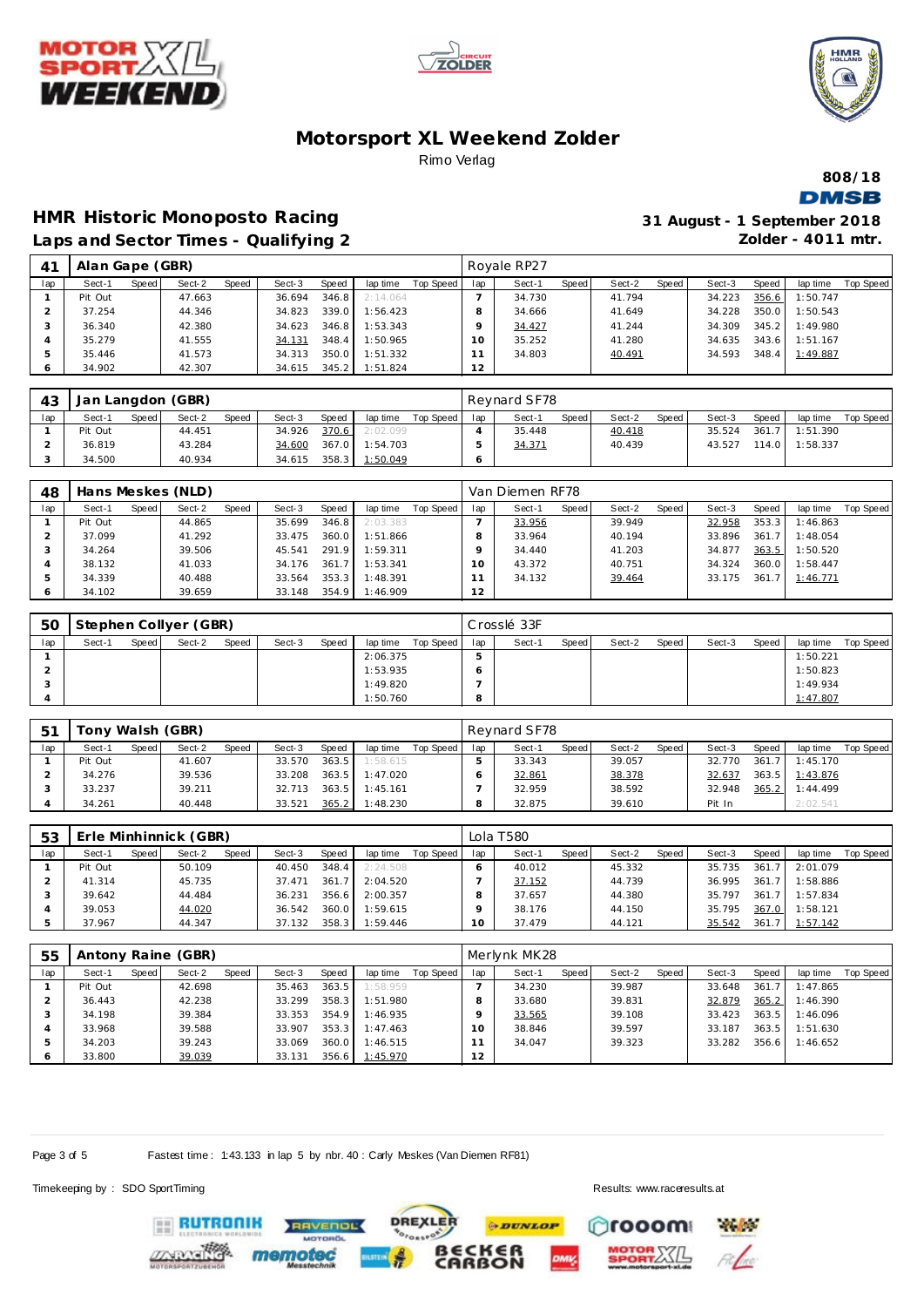





**808/18 DMSB** 

#### **HMR Historic Monoposto Racing**<br>**Jans and Secter Times - Qualifying 2 Laps and Sector Times - Qualifying 2**

35.708 41.048 34.664 374.3 1:51.420 **12**

| 31 August - 1 September 2018 |
|------------------------------|
| Zolder - $4011$ mtr.         |

|     |         |       |                      |       | Laps and Sector Times - Qualifying 2 |       |          |           |          |              |       |        |       |        |       | Zolder - 40 FF mtr. |                  |
|-----|---------|-------|----------------------|-------|--------------------------------------|-------|----------|-----------|----------|--------------|-------|--------|-------|--------|-------|---------------------|------------------|
| 58  |         |       | Greg Robertson (GBR) |       |                                      |       |          |           |          | Reynard SF79 |       |        |       |        |       |                     |                  |
| lap | Sect-1  | Speed | Sect-2               | Speed | Sect-3                               | Speed | lap time | Top Speed | lap      | Sect-1       | Speed | Sect-2 | Speed | Sect-3 | Speed | lap time            | <b>Top Speed</b> |
|     | Pit Out |       | 47.858               |       | 36.695                               | 368.8 | 2:14.924 |           |          | 33.873       |       | 39.402 |       | 32.929 | 372.4 | 1:46.204            |                  |
|     | 34.889  |       | 41.708               |       | 33.927                               | 374.3 | 1:50.524 |           |          | 33.331       |       | 39.136 |       | 32.652 | 374.3 | 1:45.119            |                  |
| 3   | 34.271  |       | 40.243               |       | 33.190                               | 372.4 | 1:47.704 |           |          | 34.427       |       | 39.747 |       | 33.885 | 376.1 | 1:48.059            |                  |
|     | 33.378  |       | 39.483               |       | 32.898                               | 370.6 | 1:45.759 |           | $10^{-}$ | 36.629       |       | 40.141 |       | 33.687 | 376.1 | 1:50.457            |                  |
| 5   | 33.374  |       | 40.852               |       | 34.654                               | 370.6 | 1:48.880 |           |          | 32.944       |       | 38.712 |       | 32.821 | 370.6 | 1:44.477            |                  |
|     |         |       |                      |       |                                      |       |          |           |          |              |       |        |       |        |       |                     |                  |

| 63  |         |         | Jonathan Lucas (GBR) |       |        |       |                |           |     | Reynard SF79 |         |        |       |        |       |          |           |
|-----|---------|---------|----------------------|-------|--------|-------|----------------|-----------|-----|--------------|---------|--------|-------|--------|-------|----------|-----------|
| lap | Sect-1  | Speed I | Sect-2               | Speed | Sect-3 | Speed | lap time       | Top Speed | lap | Sect-1       | Speed I | Sect-2 | Speed | Sect-3 | Speed | lap time | Top Speed |
|     | Pit Out |         | 44.496               |       | 34.380 | 360.0 | 2:04.710       |           |     | 36.484       |         | 41.465 |       | 33.611 | 370.6 | 1:51.560 |           |
|     | 34.691  |         | 40.273               |       | 33.665 | 363.5 | 1:48.629       |           |     | 33.791       |         | 40.709 |       | 32.978 | 374.3 | 1:47.478 |           |
|     | 34.907  |         | 40.445               |       | 33.474 | 337.5 | 1:48.826       |           |     | 33.343       |         | 39.917 |       | 33.074 | 368.8 | 1:46.334 |           |
|     | 33.965  |         | 42.054               |       | 33.376 | 363.5 | 1:49.395       |           |     | 43.091       |         | 40.431 |       | 33.175 | 368.8 | 1:56.697 |           |
|     | 33.642  |         | 39.887               |       | 33.110 | 363.5 | 1:46.639       |           |     | 33.286       |         | 39.485 |       | 32.954 | 368.8 | 1:45.725 |           |
|     | 33.941  |         | 39.926               |       | 33.828 |       | 367.0 1:47.695 |           | 12  |              |         |        |       |        |       |          |           |

| 68      |         |       | Chris Whittingham (GBR) |       |        |                       |          |           |     | Royale RP30 |       |        |       |        |       |          |           |
|---------|---------|-------|-------------------------|-------|--------|-----------------------|----------|-----------|-----|-------------|-------|--------|-------|--------|-------|----------|-----------|
| lap     | Sect-1  | Speed | Sect-2                  | Speed | Sect-3 | Speed                 | lap time | Top Speed | lap | Sect-1      | Speed | Sect-2 | Speed | Sect-3 | Speed | lap time | Top Speed |
|         | Pit Out |       | 41.512                  |       | 34.061 | 361.7                 | 1:58.284 |           |     | 33.924      |       | 39.295 |       | 33.325 | 367.0 | 1:46.544 |           |
|         | 34.325  |       | 39.840                  |       | 33.636 | 361.7                 | 1:47.801 |           |     | 33.577      |       | 39.074 |       | 33.269 | 367.0 | 1:45.920 |           |
|         | 34.155  |       | 39.746                  |       | 33.005 | 365.2                 | 1:46.906 |           |     | 33.769      |       | 40.189 |       | 33.277 | 365.2 | 1:47.235 |           |
|         | 33.882  |       | 39.120                  |       | 33.248 | 367.0                 | 1:46.250 |           |     | 33.635      |       | 39.360 |       | 33.224 | 370.6 | 1:46.219 |           |
|         | 33.679  |       | 39.865                  |       | 33.546 | 361<br>7 <sup>1</sup> | 1:47.090 |           |     | 34.137      |       | 40.051 |       | 33.453 | 361.7 | 1:47.641 |           |
| $\circ$ | 33.806  |       | 39.920                  |       | 33.083 | 370.6                 | 1:46.809 |           |     | 33.730      |       | 39.249 |       | 33.228 | 367.0 | 1:46.207 |           |

| 69  |         |       | Paul Hubbard (GBR) |       |        |       |          |           |     | Van Diemen RF78 |       |        |       |        |       |          |           |
|-----|---------|-------|--------------------|-------|--------|-------|----------|-----------|-----|-----------------|-------|--------|-------|--------|-------|----------|-----------|
| lap | Sect-1  | Speed | Sect-2             | Speed | Sect-3 | Speed | lap time | Top Speed | lap | Sect-1          | Speed | Sect-2 | Speed | Sect-3 | Speed | lap time | Top Speed |
|     | Pit Out |       | 45.925             |       | 35.548 | 356.6 | 2:04.015 |           |     | 34.090          |       | 40.364 |       | 35.811 | 361   | 1:50.265 |           |
|     | 38.162  |       | 44.808             |       | 34.519 | 358.3 | 1:57.489 |           |     | 33.860          |       | 40.216 |       | 34.400 | 368.8 | 1:48.476 |           |
|     | 35.288  |       | 40.871             |       | 34.994 | 356.6 | 1:51.153 |           |     | 35.396          |       | 40.337 |       | 33.778 | 368.8 | 1:49.511 |           |
|     | 36.167  |       | 40.938             |       | 35.300 | 361.7 | 1:52.405 |           | Ω   | 37.478          |       | 40.343 |       | 34.124 | 358.3 | 1:51.945 |           |
|     | 34.284  |       | 40.232             |       | 34.144 | 360.0 | 1:48.660 |           |     | 34.380          |       | 40.883 |       | 33.458 | 361.7 | 1:48.721 |           |
| O   | 34.678  |       | 40.564             |       | 33.489 | 356.6 | 1:48.731 |           | 12  |                 |       |        |       |        |       |          |           |

| 77  |         |       | David Manning (GBR) |       |        |       |          |           |     | Delta T79 |       |        |       |        |       |          |           |
|-----|---------|-------|---------------------|-------|--------|-------|----------|-----------|-----|-----------|-------|--------|-------|--------|-------|----------|-----------|
| lap | Sect-1  | Speed | Sect-2              | Speed | Sect-3 | Speed | lap time | Top Speed | lap | Sect-1    | Speed | Sect-2 | Speed | Sect-3 | Speed | lap time | Top Speed |
|     | Pit Out |       | 45.147              |       | 36.313 | 351.6 | 2:04.007 |           |     | 35.273    |       | 41.568 |       | 34.689 | 354.9 | 1:51.530 |           |
|     | 36.734  |       | 44.475              |       | 36.450 | 346.8 | 1:57.659 |           |     | 35.434    |       | 41.682 |       | 35.133 | 353.3 | 1:52.249 |           |
|     | 35.943  |       | 42.747              |       | 35.542 | 353.3 | 1:54.232 |           |     | 35.095    |       | 42.181 |       | 34.845 | 351.6 | 1:52.121 |           |
|     | 36.192  |       | 42.268              |       | 35.347 | 350.0 | 1:53.807 |           |     | 35.362    |       | 41.664 |       | 34.572 | 358.3 | 1:51.598 |           |
|     | 35.926  |       | 42.442              |       | 36.364 | 290.8 | 1:54.732 |           |     | 35.272    |       | 44.564 |       | 34.665 | 351.6 | 1:54.501 |           |
| O   | 37.665  |       | 42.663              |       | 36.099 | 348.4 | 1:56.427 |           | 12  |           |       |        |       |        |       |          |           |

| 83  |         |       | Anthony Mitchell (GBR) |       |        |       |          |           |                 | Reynard SF78 |       |        |       |        |       |          |           |
|-----|---------|-------|------------------------|-------|--------|-------|----------|-----------|-----------------|--------------|-------|--------|-------|--------|-------|----------|-----------|
| lap | Sect-1  | Speed | Sect-2                 | Speed | Sect-3 | Speed | lap time | Top Speed | lap             | Sect-1       | Speed | Sect-2 | Speed | Sect-3 | Speed | lap time | Top Speed |
|     | Pit Out |       | 49.184                 |       | 38.147 | 348.4 | 2:16.704 |           |                 | 38.842       |       | 44.355 |       | 34.682 | 361.7 | 1:57.879 |           |
|     | 40.652  |       | 45.179                 |       | 37.276 | 360.0 | 2:03.107 |           |                 | 37.518       |       | 43.177 |       | 35.250 | 360.0 | 1:55.945 |           |
|     | 39.812  |       | 43.728                 |       | 35.381 | 360.0 | 1:58.921 |           |                 | 37.701       |       | 43.302 |       | 35.451 | 360.0 | 1:56.454 |           |
|     | 37.388  |       | 43.459                 |       | 35.486 | 358.3 | 1:56.333 |           |                 | 37.218       |       | 42.185 |       | 34.629 | 363.5 | 1:54.032 |           |
|     | 37.606  |       | 44.120                 |       | 35.519 | 363.5 | 1:57.245 |           | 10 <sup>°</sup> | 36.547       |       | 42.188 |       | 34.539 | 360.0 | 1:53.274 |           |

|     | 168 Béatrice Cibien (CHE) |       |        |       |        |           |          |           |     | Van Diemen RF80 |         |        |       |        |       |                |           |
|-----|---------------------------|-------|--------|-------|--------|-----------|----------|-----------|-----|-----------------|---------|--------|-------|--------|-------|----------------|-----------|
| lap | Sect-1                    | Speed | Sect-2 | Speed | Sect-3 | Speed.    | lap time | Top Speed | lap | Sect-1          | Speed ! | Sect-2 | Speed | Sect-3 | Speed | lap time       | Top Speed |
|     | Pit Out                   |       | 45.531 |       | 35.719 | $327.3$ J | 2:07.935 |           |     | 35.491          |         | 41.308 |       | 34.014 | 346.8 | 1:50.813       |           |
|     | 36.781                    |       | 42.669 |       | 35.285 | 346.8     | 1:54.735 |           |     | 35.434          |         | 41.274 |       | 34.227 | 348.4 | 1:50.935       |           |
|     | 35.966                    |       | 41.032 |       | 34.040 | 350.0     | 1:51.038 |           |     | 35.041          |         | 41.970 |       | 34.476 |       | 351.6 1:51.487 |           |

Page 4 of 5 Fastest time : 1:43.133 in lap 5 by nbr. 40 : Carly Meskes (Van Diemen RF81)

memot

RAVENOL

Timekeeping by : SDO SportTiming Results:<www.raceresults.at>





**RUTRONIK**